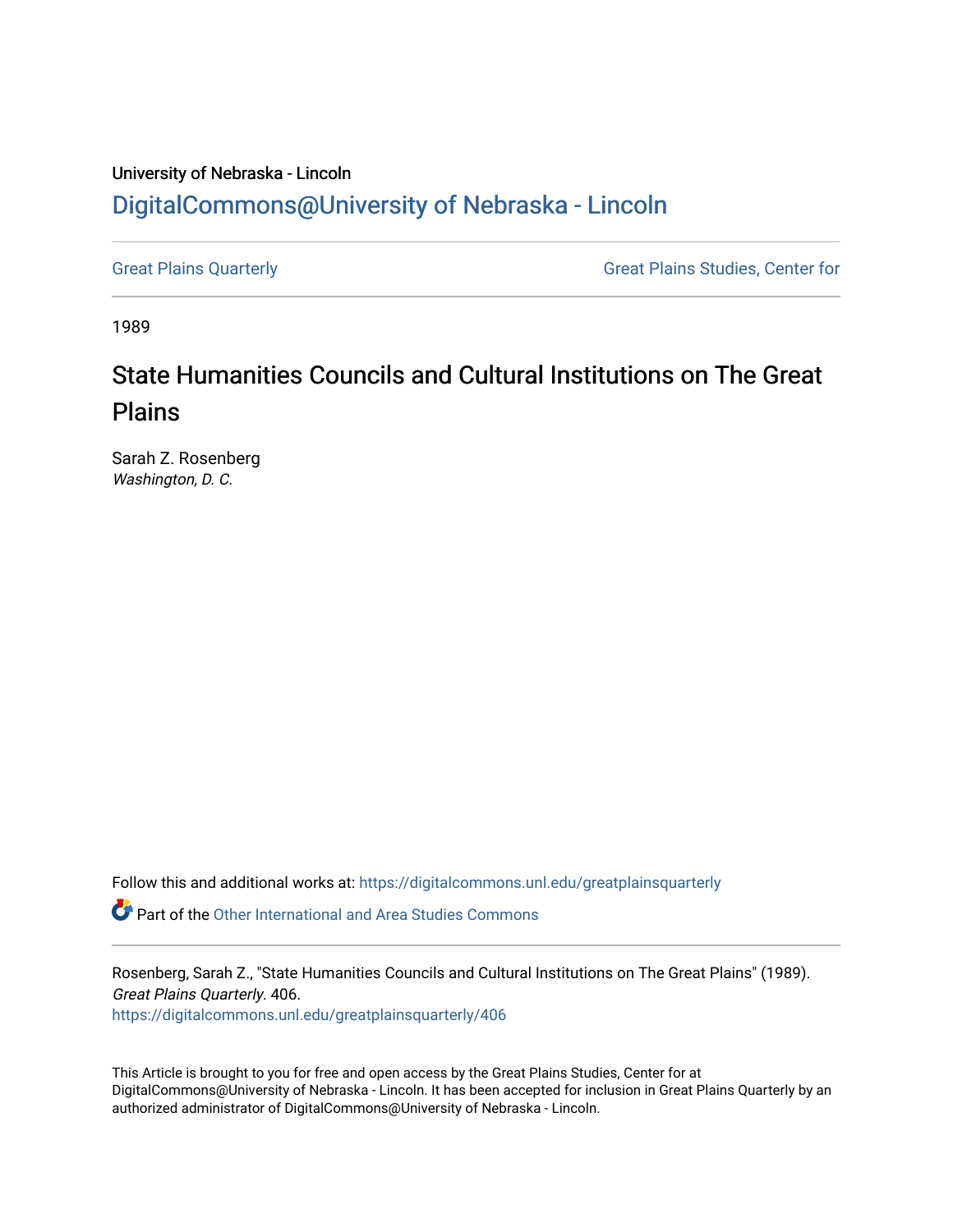# **STATE HUMANITIES COUNCILS AND CULTURAL INSTITUTIONS ON THE GREAT PLAINS**

### SARAH Z. ROSENBERG

 $\prod$  his study covers the state humanities councils in the Great Plains for the four year period 1983-86. Biennial reports to the National Endowment for the Humanities (NEH), upon which the study is based, are staggered for the convenience of NEH reviewers. As a result my data are either for 1983-84 or for 1985-86. I chose this time frame because by 1983 most state councils had been in existence for at least ten years and were past the years of experimentation and because the data available in these reports are presented consistently. I have included the ten Great Plains states-North and South Dakota, Nebraska, Kansas, Oklahoma, Texas, Montana, Wyoming, Colorado, and New Mexico-and three adjoining midwestern states-Iowa, Wisconsin, and Minnesota. While

(GPQ 9 (Spring 1989): 125-130)

this sample is, admittedly, small with respect to number of states and period of activities, it is nonetheless indicative of the means by which state councils have promoted and supported projects in the humanities sponsored by cultural and educational institutions. I have defined cultural institutions as museums, libraries, historical societies, and centers for the performing arts. The educational institutions are primarily those of higher education, colleges and universities. Radio, television, and film production facilities are also included in the study.

The impact of the state councils on the development of cultural institutions on the Great Plains can be quickly suggested by numbers. Table 1 shows that during a two-year period (1983-84 or 1985-86) the thirteen state councils funded a total of 1484 projects. About 44 percent of the grants went to educational institutions, 35 percent to cultural institutions, 5 percent to media projects, while the remaining 16 percent supported projects mounted through professional and occupational organizations such as labor, agriculture, law, and so forth.

Tables 2, 3, and 4 show the distribution by state for projects funded to the various types of institutions. Oklahoma ranks highest in the number of grants to cultural institutions (55.7

*Sarah* Z. *Rosenberg, currently executive director of the American Institute for Conservation of Historic and Artistic Works, Washington,* D. c., *was executive director of the Nebraska Committee for the Humanities from*  1982 to 1987. *She is the editor, with James Wright, of*  The Great Plains Experience (1978).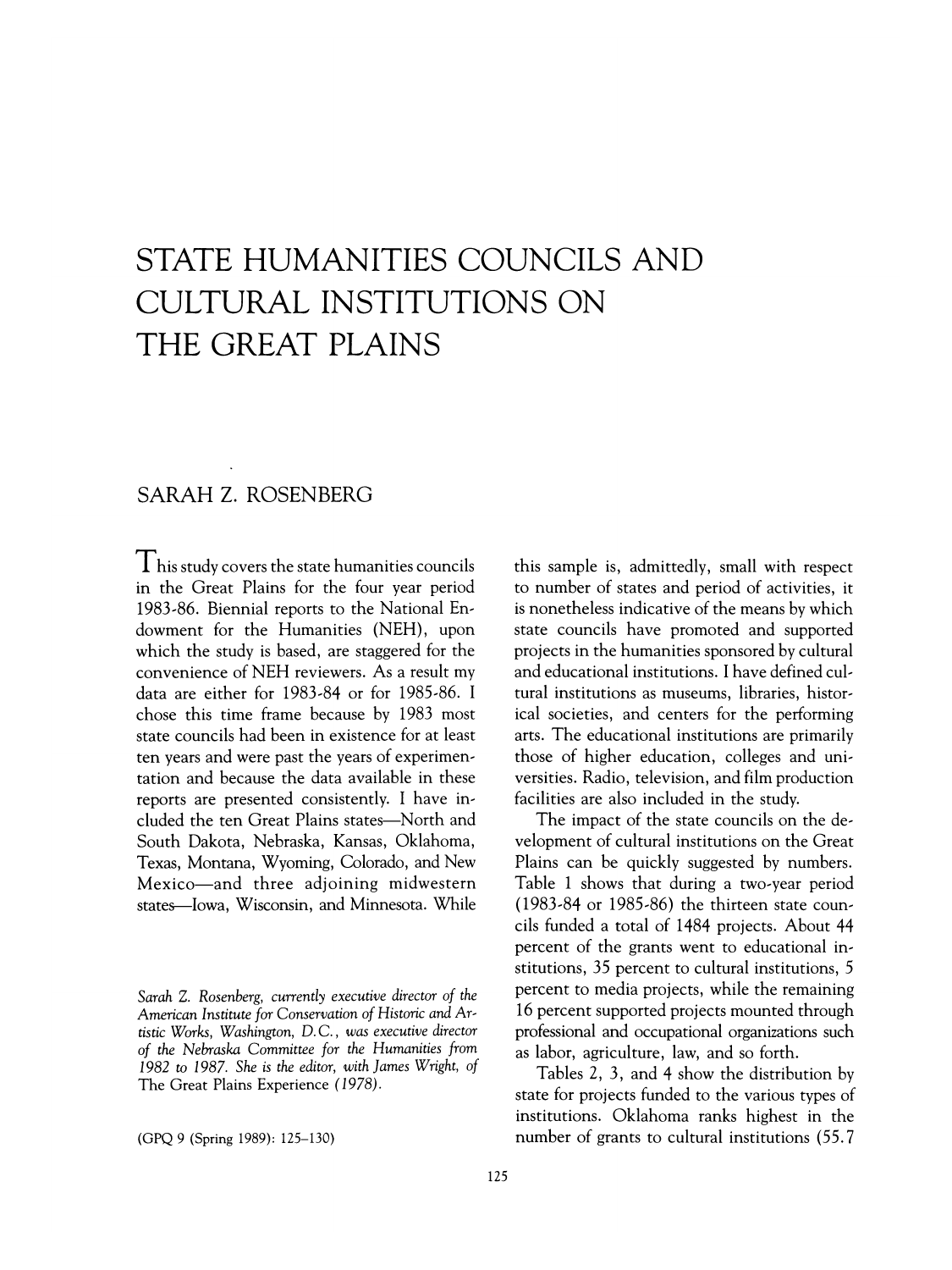| Total Awards                                                       | Number<br>1484 | Percentage<br>100 |
|--------------------------------------------------------------------|----------------|-------------------|
| a) Cultural Institutions                                           | 525            | 35                |
| b) Higher Education                                                | 652            | 44                |
| c) Media                                                           | 71             | 5                 |
| Total $(a,b,c)$                                                    | 1248           | 84                |
| Awards to other organizations<br>(labor, agriculture, legal etc.). | 236            | 16                |

TABLE 1. DISTRIBUTION OF GRANTS FUNDED

percent). Iowa leads in support for higher education projects (79.4 percent); and North Dakota surpasses the other states in awards to the media (18.6 percent). Since not all of these projects were related to the arts, I have, with the help of an NEH computer analyst, created Table 5 to show the number and value of arts projects as divided into three categories: 1. arts history, theory, and criticism; 2. folklore/folklife; 3. arts/architecture. In the period 1983- 1986, the thirteen state councils funded 369 projects in these areas, granting \$1,194,888 outright and generating \$6,489,282 in matching funds or in-kind contributions. The impact of the state humanities councils on the arts is significant in terms of both numbers of grants and dollars involved, but the figures do not tell the whole story.

Let us consider the kinds of projects that were supported by these funds and their impact upon the development of the sponsoring institutions. Public humanities projects benefit from visual or auditory components. An exhibition, a film, a theatrical performance, a dance, a concert, or any other kind of artistic rendition stimulates interest and adds excitement to public programs. Performing artists often work from texts or other take-off points for serious and persistent study. The act of viewing an exhibition, film, or play or of listening to a concert can be both ephemeral and passive. The interpretive experience begins when viewers and listeners begin to ask questions and try to understand how and why the artist creates. State councils fund projects designed to stimulate interpretation in a variety of forms, including the following: lecture series; symposia; panel discussions; conferences; the preparation of catalogues, didactic labels, and interpretive panels for exhibitions; teacher and docent training; texts; and pre- and post-play discussions.

For example, state humanities councils have supported two very ambitious and successful music history projects, "Bach in Bozeman: From Musicology to Mathematics" and "Jazz: A History from Roots to Fusion." The Bozeman, Montana, conference commemorated the three hundredth birthday of Johann Sebastian Bach. Sponsored by the Bozeman Friends of Bach Society, "the conference explored the many ways that Bach's music has influenced an extraordinary range of humanistic disciplines from musicology to history, from religion to mathematics and computer science." Pulitzer Prize winner Douglas R. Hofstader, author of *Godel, Escher, Bach,* and Dr. Karl Geiringer, one of the world's foremost authorities on Bach and his times, joined Montana scholars as speakers at the conference. The success of "Bach in Bozeman" has stimulated the Montana Council to begin planning a "Mozart in the Mountains" conference.<sup>1</sup>

"Jazz: A History From Roots to Fusion," sponsored by a number of museums and arts centers in Colorado, traced the roots of jazz in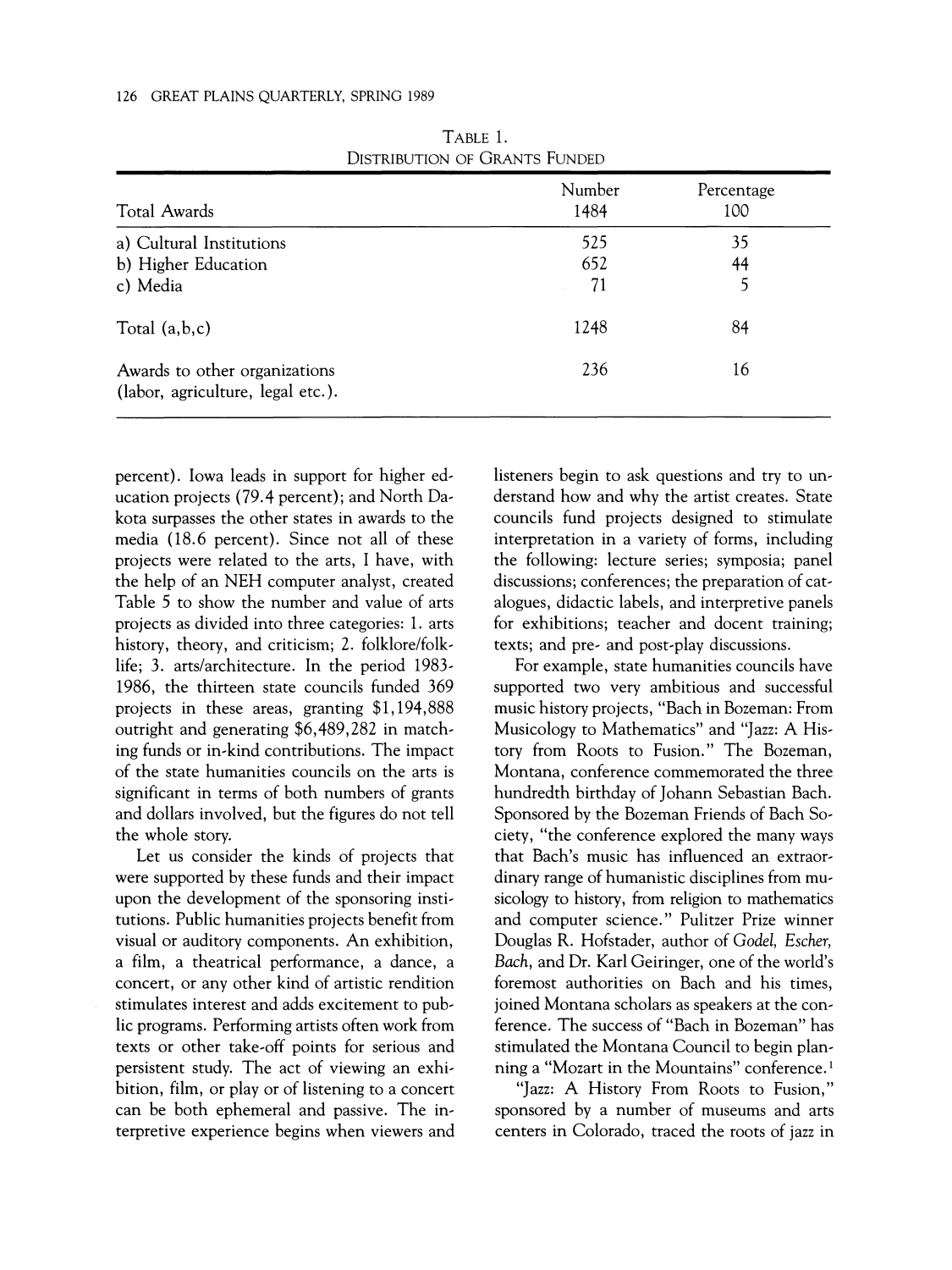the African tradition, Black American folk music, blues, and ragtime to recent developments in jazz as classically influenced, avant-garde, an experimental art form. This project included a traveling exhibition; lectures by music historians, social historians, and anthropologists; and films such as the "Last of the Blue Devils."2

The Oklahoma council's penchant for funding cultural institutions appears in projects that run the gamut from exhibitions of Italian Renaissance sculpture, to paintings of American Impressionists (from the Phillips collection), to Western American Art (from the Thomas Gilcrease collection), to medieval art, to nineteenth- and twentieth-century sculpture (from the Hirshorn Museum), to Black American Art, to Japanese art of the seventeenth century. Similarly, the Minnesota council funded an exhibition of contemporary Chinese painting and of the work and life of Van Gogh. <sup>3</sup>

A two-day symposium held in conjunction with the Houston stop of a nationwide touring exhibition of contemporary Hispanic-American art, funded by the Texas Council, featured the Mexican writer, philosopher, and diplomat Octavio Paz. Another three-day symposium supported by the Texas Council was held in conjunction with the opening in Austin of Ar*tistas* Indigenas' traveling exhibition of Native, Chicana, and Latina women's art. The Nebraska Committee supported a major symposium held in conjunction with the opening at Omaha's Joslyn Museum of "Views of the Vanishing Frontier," an exhibition based on the journals of nineteenth-century Prince Maximillian and the paintings by the Swiss artist Karl Bodmer, who accompanied Maximillian on a journey up the Missouri River. 4

State councils have also supported exemplary projects in architectural history. The New Mexico council helped fund a symposium examining Robert Venturi's approach to design and architectural form. A video documentary supported by the Minnesota Council explored the William

|              | Cultural Institutions |         | Total         |            |  |
|--------------|-----------------------|---------|---------------|------------|--|
| State        | # Funded              | % Total | Grants Funded | Biennial   |  |
| Colorado     | 20                    | 37.0    | 54            | 1/85-12/86 |  |
| Iowa         | 13                    | 12.7    | 102           | 1/85-12/86 |  |
| Kansas       | 39                    | 37.9    | 103           | 1/83-12/84 |  |
| Minnesota    | 30                    | 36.6    | 82            | 1/85-12/86 |  |
| Montana      | 24                    | 19.7    | 122           | 1/83-12/84 |  |
| Nebraska     | 83                    | 44.4    | 187           | 1/85-12/86 |  |
| New Mexico   | 17                    | 29.3    | 58            | 1/85-12/86 |  |
| North Dakota | 28                    | 32.2    | 86            | 1/83-12/84 |  |
| Oklahoma     | 102                   | 55.7    | 183           | 1/85-12/86 |  |
| South Dakota | 33                    | 33.3    | 99            | 1/84-12/85 |  |
| Texas        | 78                    | 48.4    | 161           | 1/83-12/84 |  |
| Wyoming      | 30                    | 44.8    | 67            | 1/85-12/86 |  |
| Wisconsin    | 58                    | 32.2    | 180           | 1/83-12/84 |  |
| Total        | 525                   | 35.4    | 1484          |            |  |

TABLE 2. NUMBER OF ApPLICATIONS FUNDED BY STATE HUMANITIES COUNCILS TO CULTURAL INSTITUTIONS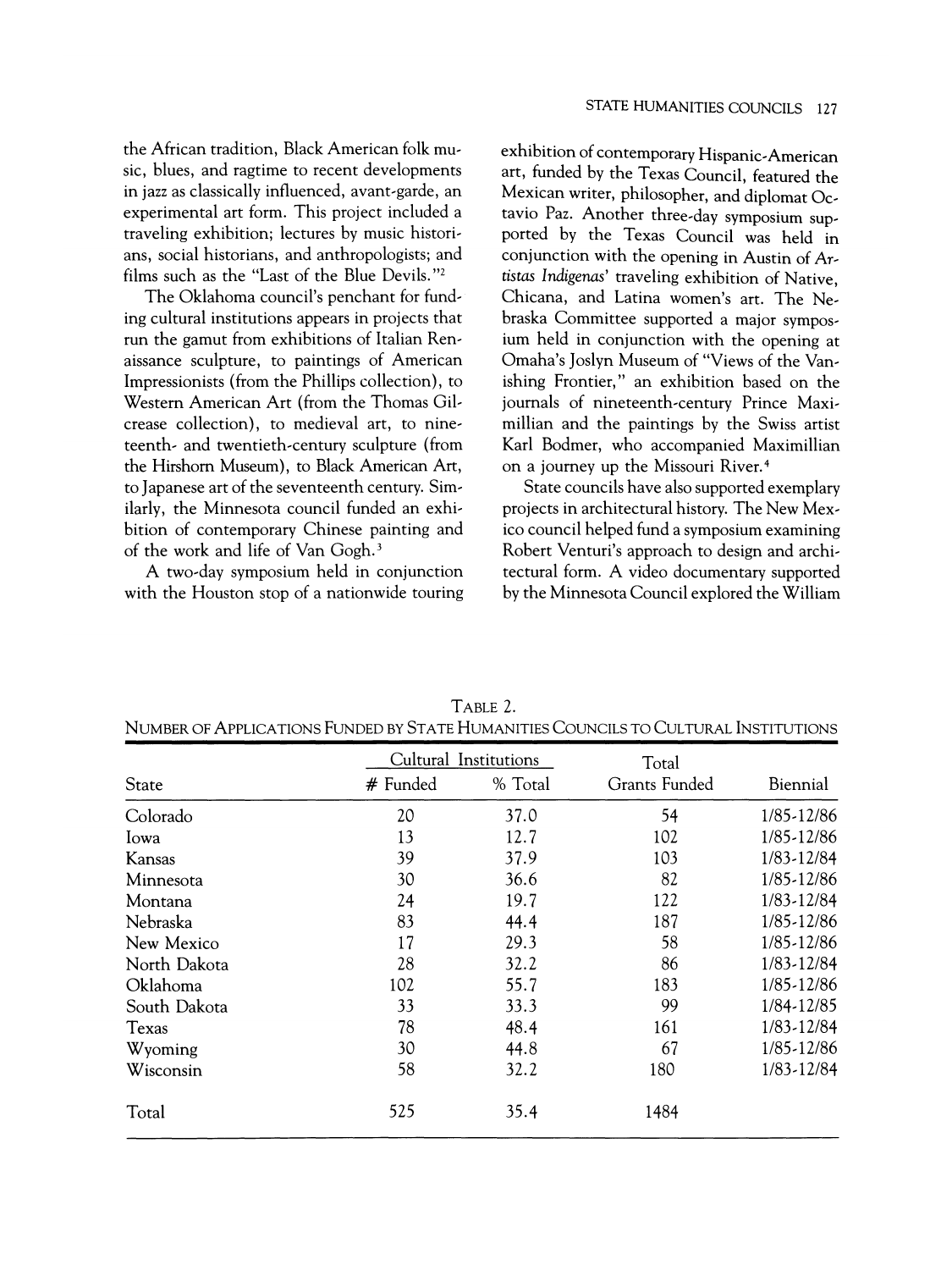and Edna Purcell House in Minneapolis as an example of Prairie School architecture. The Nebraska Committee funded a lecture series on "Art and Architecture of the Nebraska State Capitol."5

Many states supported pre- and post-production discussions of plays, including the Guthrie Theatre's production of South African Athol Fugard's "Master Harold and the Boys" and Wyoming's "Shakespeare Live." North Dakota funded an exhibition of scenic and costume designs from Maxwell Anderson premiers, featuring the work of some of the most important American theatre designers from the 1920s to the 1950s. <sup>6</sup>

Folklife and folkart projects also received their share of support. Wyoming undertook the basic research to compile both a handbook and a videotape dealing with the state's folkways. Minnesota developed an exhibition on the folklore of fishing. In Colorado a humanist-in-residence worked with scholars in folklore, history, art history, and other related disciplines to prepare a series of public programs exploring the ethnicity and tradition in Colorado folklife. <sup>7</sup>

What these diverse programs have in common tells us a good deal about the impact of state humanities councils on the development of cultural institutions on the Great Plains. First, the very diversity of the programs has enriched the lives of citizens who otherwise might not have had access to music history and theory, to art exhibitions and art and architectural history, to theatre productions and design, and to examinations of folklife. Second, program support from the state councils has strengthened cultural institutions by developing interpretive exhibitions, catalogues, brochures, films, and radio programs and by training docents for interpretive exhibitions. Third, the humanities programs have encouraged scholars to reach beyond the academy to out-of-school adults, engaging both in interpreting and preserving the art and material culture of humankind.

One example from Nebraska illustrates the impact and role of the state councils. When the

|              | Higher Education |         | Total         |            |  |
|--------------|------------------|---------|---------------|------------|--|
| State        | # Funded         | % Total | Grants Funded | Biennial   |  |
| Colorado     | 20               | 37.0    | 54            | 1/85-12/86 |  |
| lowa         | 81               | 79.4    | 102           | 1/85-12/86 |  |
| Kansas       | 51               | 49.5    | 103           | 1/83-12/84 |  |
| Minnesota    | 33               | 40.2    | 82            | 1/85-12/86 |  |
| Montana      | 71               | 58.2    | 122           | 1/83-12/84 |  |
| Nebraska     | 64               | 34.2    | 187           | 1/85-12/86 |  |
| New Mexico   | 33               | 56.9    | 58            | 1/85-12/86 |  |
| North Dakota | 37               | 43.0    | 86            | 1/83-12/84 |  |
| Oklahoma     | 28               | 15.3    | 183           | 1/85-12/86 |  |
| South Dakota | 45               | 45.5    | 99            | 1/83-12/84 |  |
| Texas        | 58               | 36.0    | 161           | 1/83-12/84 |  |
| Wyoming      | 24               | 35.8    | 67            | 1/85-12/86 |  |
| Wisconsin    | 107              | 59.4    | 180           | 1/83-12/84 |  |
| Total        | 652              | 43.9    | 1484          |            |  |

TABLE 3. NUMBER OF ApPLICATIONS FUNDED BY STATE HUMANITIES COUNCILS TO HIGHER EDUCATION"

"Research or scholarly institution.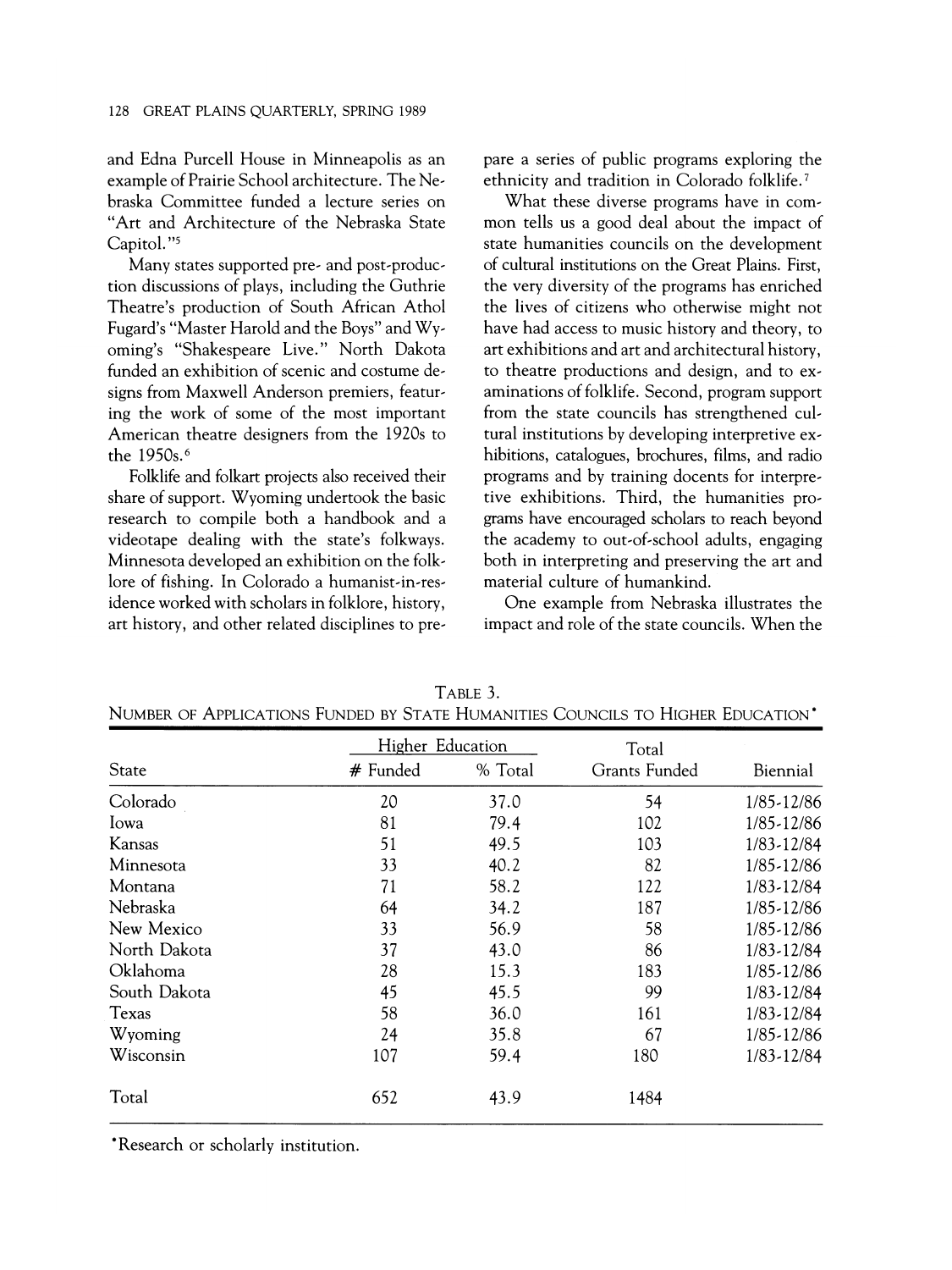|              | Media Grants   |         | Total         |            |  |
|--------------|----------------|---------|---------------|------------|--|
| State        | # Funded       | % Total | Grants Funded | Biennial   |  |
| Colorado     | 9              | 16.7    | 54            | 1/85-12/86 |  |
| Iowa         | 3              | 2.9     | 102           | 1/85-12/86 |  |
| Kansas       | 8              | 7.8     | 103           | 1/83-12/84 |  |
| Minnesota    | 2              | 2.4     | 82            | 1/85-12/86 |  |
| Montana      | 4              | 3.3     | 122           | 1/83-12/84 |  |
| Nebraska     |                | 3.7     | 187           | 1/85-12/86 |  |
| New Mexico   | 3              | 5.2     | 58            | 1/85-12/86 |  |
| North Dakota | 16             | 18.6    | 86            | 1/83-12/84 |  |
| Oklahoma     |                | .5      | 183           | 1/85-12/86 |  |
| South Dakota | 3              | 3.0     | 99            | 1/83-12/84 |  |
| Texas        | 11             | 6.8     | 161           | 1/83-12/84 |  |
| Wyoming      | 2              | 3.0     | 67            | 1/85-12/86 |  |
| Wisconsin    | $\overline{2}$ | 1.1     | 180           | 1/83-12/84 |  |
| Total        | 71             | 4.8     | 1484          |            |  |

TABLE 4. NUMBER OF ApPLICATIONS FUNDED BY STATE HUMANITIES COUNCILS TO MEDIA'

'Radio, Television, Film

Nuckolls County Museum received a gift of Dakota Sioux artifacts from a long-time local resident, the volunteer director of the museum turned to the Nebraska Committee for the Humanities (NCH) for a planning grant. The small museum with its largely volunteer staff needed help in assessing the collection and determining how to meet the stipulation of the donor that the collection be exhibited in its entirety.

The NCH grant provided a stipend and travel expenses for a scholar from the University of Nebraska to visit the small south-central city of Superior to work with museum staff in developing a thematic approach to the exhibition design. The workers soon found that goods made in Taiwan were sprinkled among the valuable Dakota artifacts. The problem of how to exhibit the collection in its entirety was solved by building plexiglass exhibition cases with drawers at the bottom. School children could pull open the drawers and handle the less valuable material they housed. The museum then applied for and received an implementation grant to build the furniture, produce the exhibition, publish a brochure, and provide training materials for docents. The exhibition enabled viewers to see how Indian-white cultural interaction had influenced the development of Indian art by tracing the evolution of traditional Indian design from precontact through the white trade period to the present renaissance of Indian culture. 8

The Nuckolls County project proved to be a most successful way for the NCH to address the needs of small county museums in the state. NCH could provide the technical assistance and scholarly interpretation needed to keep the museums from becoming warehouses for objects accumulated and donated by local residents. With the help of a \$67,383 NEH Exemplary Award, the Nuckolls County success has been replicated by six more county museums--Phelps, Saunders, Cass, Webster, Dawson, and Lincoln. NCH made a significant contribution to